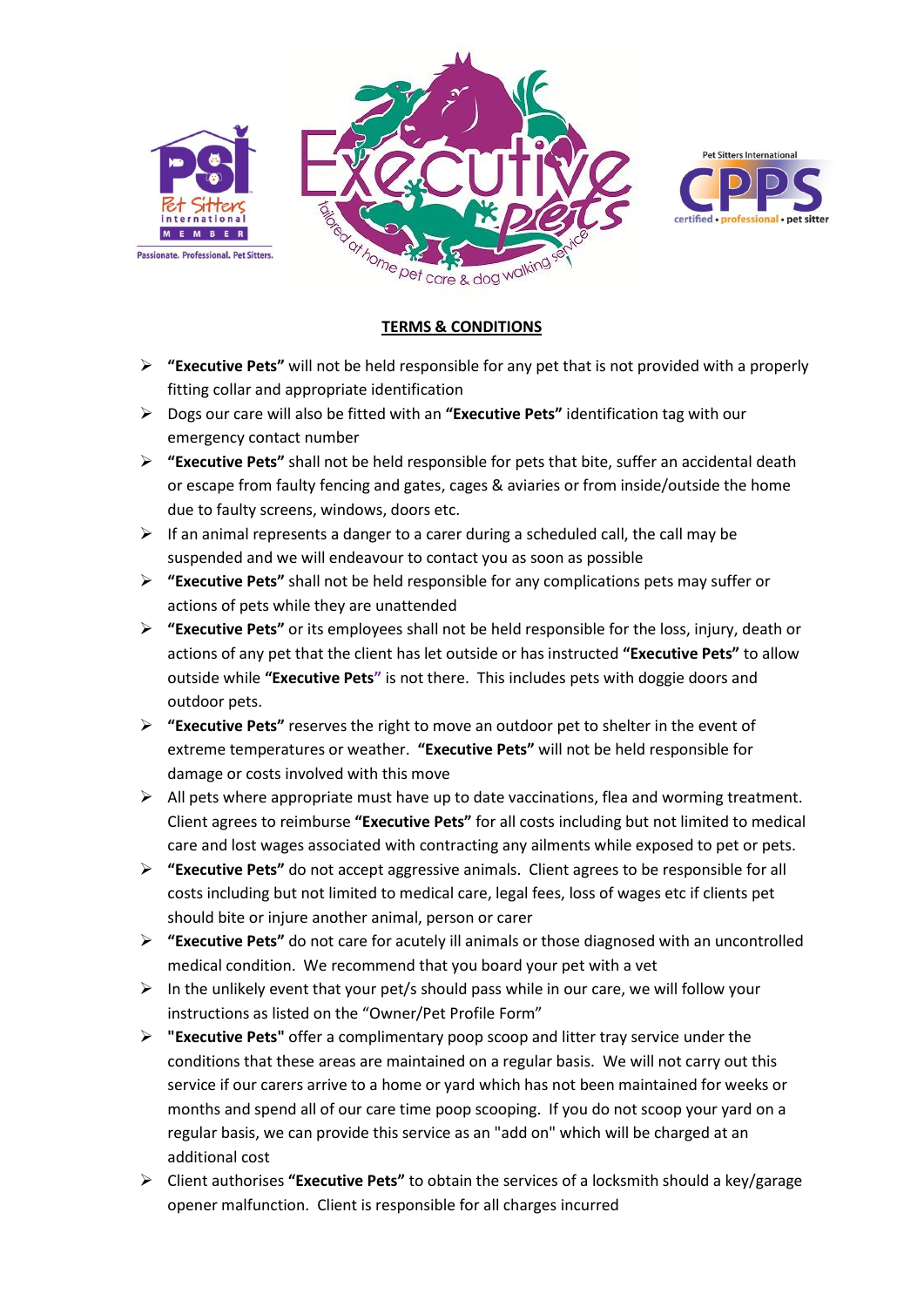- All reptile enclosures must be lockable. **"Executive Pets"** take no responsibility for pets that escape due to unsecure enclosures
- **"Executive Pets"** will not be held responsible for the way in which horses treat their rugs or other belongings while carrying out care as instructed
- The client agrees to authorise **"Executive Pets"** to best handle any emergencies that may arise. **"Executive Pets"** will make every effort to contact you the client in an emergency situation, however you authorise **"Executive Pets"** to act in the pets/homes best interest and be available at an hourly rate of \$50
- **"Executive Pets"** require you the client to organise a responsible party to take care of your pets/home in the event of unforeseen circumstances such as illness, inclement weather or natural disaster. It is recommended that your emergency contact be a neighbour so they can quickly and easily access your pets/home. **"Executive Pets"** are not responsible for your pets/home in these circumstances
- $\triangleright$  In the unlikely event that you are unable to return and assume care of your pet/s, **"Executive Pets"** will contact the person/s nominated on the "Emergency Pet Guardianship Form"
- $\triangleright$  All payments are required in advance or to be made available on the first visit for our services to commence
- $\triangleright$  In the event of any additional or unforeseen visits or other costs i.e. vet fees, travelling, food or other supplies, full payment of these goods or services is due within 7 days of your return
- $\triangleright$  A \$50 administration fee in addition to any other bank fees is charged on all return cheques
- $\triangleright$  Cancellations must be received no later than 48 hours prior to a scheduled visit or a cancellation fee of 50% will apply
- **"Executive Pets"** reserves the right to refuse or terminate any service if the job varies from the initial consultation or if the job poses any risks, safety concerns, financial concerns or inappropriate situations for your pets or our carers

## **SAFETY**

- $\triangleright$  It is recommended that all pets have properly fitting collars with ID tags
- $\triangleright$  Pet first aid kits, mobile phones and emergency contact numbers are carried at all times
- $\triangleright$  Pets will be provided with fresh water at all times, including on walks and car transportation
- $\triangleright$  Dogs will be harnessed, tied in or crated at all times while travelling
- $\triangleright$  Vehicles are fully air-conditioned to provide comfort for your pets in extreme weather
- $\triangleright$  Pets will never be left unattended in our vehicles
- $\triangleright$  Dogs will be walked on leash at all times to ensure their safety and that of others
- $\triangleright$  Dogs will only be walked of leash with the permission of the owner. This will take place in authorised off leash areas and your pet must obey basic obedience commands
- $\triangleright$  We will not walk aggressive dogs or bitches on heat (due to safety reasons). Should your dog show any aggression towards the handler or other dogs the dog will be taken straight home and their walking schedule will be reassessed with you.
- $\triangleright$  It is recommended that you provide your own collar, leads and harnesses to ensure correct fit and comfort for your pet. We do keep spares in our vehicles for emergencies
- $\triangleright$  Dogs booked in for walking sessions should be registered with your local council and must be vaccinated. It is also recommended that they be microchipped
- $\triangleright$  We do not conduct dog walks in extreme conditions i.e. heat, thunderstorms or natural disaster. Only heavy rain, severe heat & extreme storm conditions are likely to cancel a walk. We will then contact you to re-schedule
- $\triangleright$  If an animal represents a danger to a carer during a scheduled call, the call may be suspended and we will endeavour to contact you as soon as possible
- $\triangleright$  Current vaccination certificates are checked and recorded at time of consultation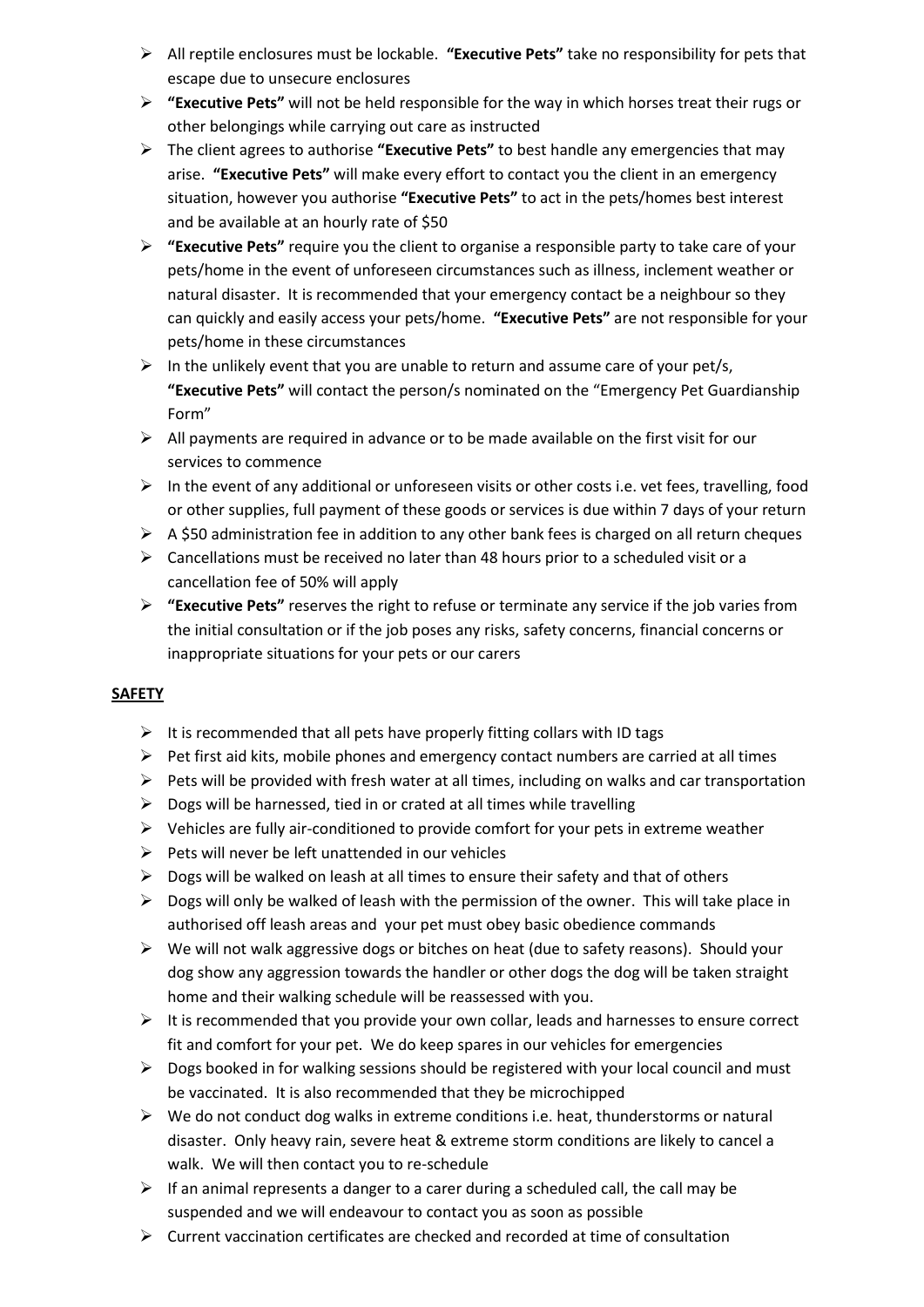- **"Executive Pets"** do not conduct "every other day" visits. For the safety and welfare of your pets, our service is conducted daily.
- If an **"Executive Pets"** employee enters a home that has been left unclean (which could affect the health and welfare of any pets inside the home), all cleaning costs incurred by **"Executive Pets** shall be reimbursed by the client within 7 days of their return. **"Executive Pets"** accept no responsibility for the health of pets that are left in unclean conditions.

#### **SMALL ANIMALS & REPTILES**

- $\triangleright$  Fish feeding service is for "dry flake" type food for basic goldfish or tropical fish in basic bowls or aquariums. More complicated fish and feeding will be quoted at time of consultation
- $\triangleright$  Bird feeding is for small domestic birds like budgies and canaries with basic seed requirements in small cages. More complicated birds and feeding will be quoted at time of consultation
- $\triangleright$  Reptile food must be provided or we can provide food at an additional cost
- $\triangleright$  Reptiles must be kept in lockable enclosures for safety reasons
- $\triangleright$  Venomous reptiles will not be cared for due to safety and licensing requirements
- $\triangleright$  Rabbits, guinea pigs, rats, mice and other small animal food to be provided or food can be provided at an additional cost
- $\triangleright$  No responsibility will be taken for pets that are not kept in secure enclosures, cages or yards

## **HORSES AND LARGE ANIMALS**

- $\triangleright$  Owners must provide their own halters, leads, bridles, rugs & feed.
- $\triangleright$  We carry our own basic grooming kits
- $\triangleright$  Stallions will attract a surcharge of \$15 per visit
- $\triangleright$  Emergency contact numbers, mobile phones and basic first aid kits carried at all times
- $\triangleright$  Horses and other large animals must be kept in secure yards, paddocks or stables. No responsibility will be taken for animals that escape due to bad fencing or unsecured gates

#### **SECURITY**

## Keys

- $\triangleright$  Keys can be picked up at the consultation or a \$28.00 pickup/drop off charge applies for key collection. If you prefer, you can arrange drop off & pick up free of charge.
- $\triangleright$  You may leave your keys on file with us or have them returned after your booking
- $\triangleright$  If you lose your keys or are accidentally locked out, you can call us for assistance (fees apply)

## Privacy

- **"Executive Pets"** respects your privacy and are committed to protecting your personal information in accordance with the current Privacy Act 1988
- $\triangleright$  Your personal details including any security information are stored separately from your keys at all times and only **"Executive Pets"** have access to this information
- $\triangleright$  A complimentary premises security check is carried out at all visits to your home and you will be contacted immediately if there are any security concerns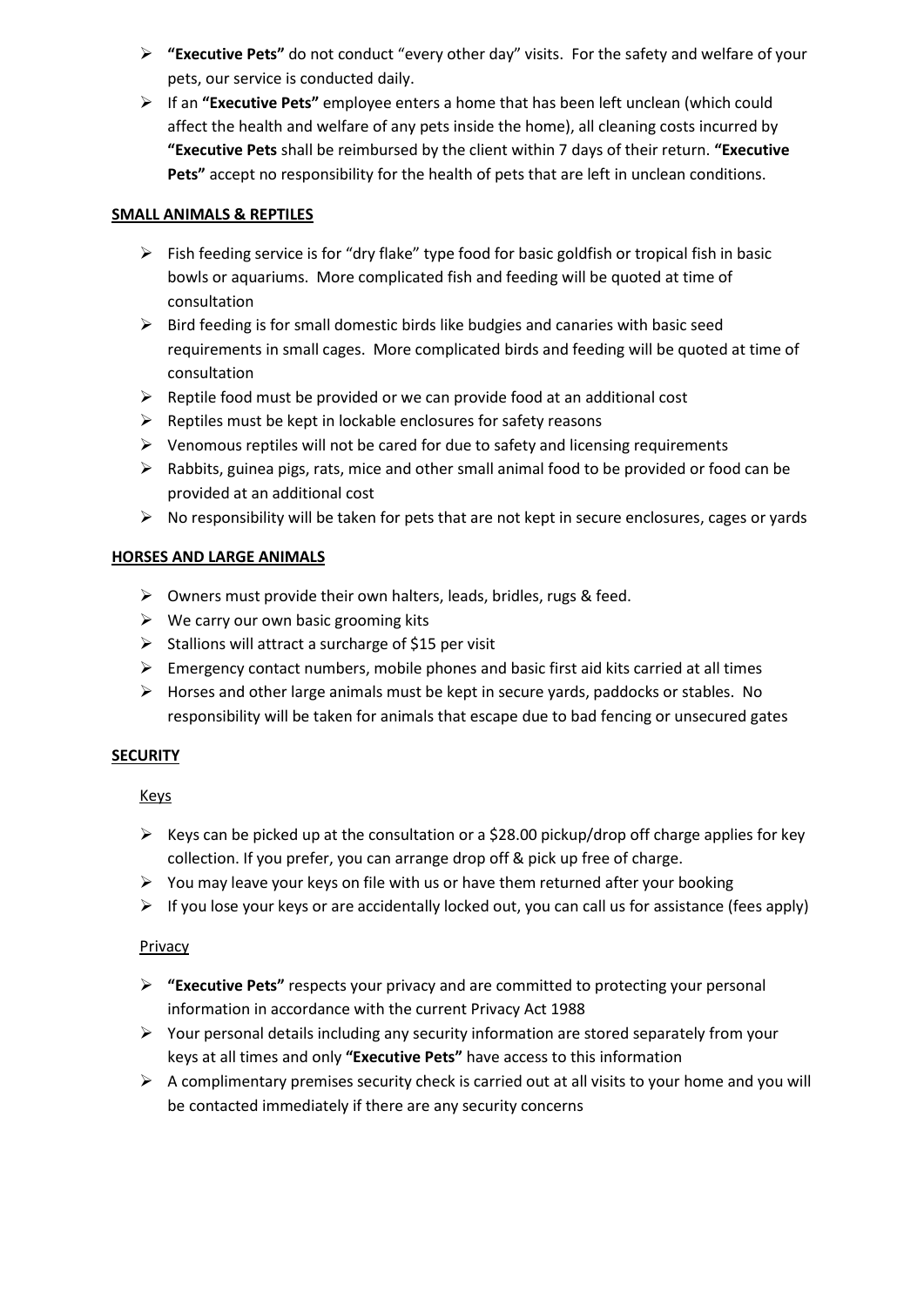#### Access

- **"Executive Pets"** will only gain access to your property through authorised entry points
- **"Executive Pets"** will not enter your property through any unexpected open gates, doors, garages, sheds or windows
- **"Executive Pets"** must be notified if any other persons will be provided access to your property within our scheduled times and dates. **"Executive Pets"** will not be held responsible for pets that escape due to other authorised persons accessing your home.
- If **"Executive Pets"** employees arrive to your property and recognise any security concerns or threat to them, your home or pets, they will immediately leave the property, drive to a safe location and contact the police. Once the threat has been attended to, your services will recommence. We will always notify you in these circumstances.

## **EMERGENCIES**

- $\triangleright$  Our initial consultation includes the preparation of owner/pet profiles where all emergency contact names and numbers are recorded
- You agree to authorise **"Executive Pets"** to best handle any emergencies that may arise. **"Executive Pets"** will make every effort to contact the client in an emergency situation, however you authorise "Executive Pets" to act in the pets/home's best interest and be available at an hourly rate of \$50 excluding GST
- **"Executive Pets"** require you to organise a responsible party to take care of your pets/home in the event of unforeseen circumstances such as illness, inclement weather, natural disaster or death. It is recommended that your emergency contact be a neighbour so they can quickly and easily access your pets/home. **"Executive Pets"** are not responsible for your pets/home in these circumstances
- **"Executive Pets"** do have an *"Emergency Disaster Plan"* in place but cannot guarantee the access or rescue of your pets

## **TERMINATION OF OUR SERVICES**

**"Executive Pets"** reserve the right to terminate our service immediately at the beginning or throughout the service under the following conditions:

- $\triangleright$  If an animal represents a danger to a carer during a scheduled "Home Pet Care", "Taxi" or "Dog Walking" service. Should your pet become aggressive our service will cease immediately and we will endeavour to contact you as soon as possible so you can make alternative arrangements
- If an **"Executive Pets"** employee enters a home that is left unclean and could affect the health and welfare of any pets inside the home or an **"Executive Pets"** employee
- $\triangleright$  If pets are deemed to be housed or kept in unsuitable or unclean conditions not suited to their type, species or breed and can affect the health & well being of the pets or an **"Executive Pets"** employee. All pets should be kept in appropriate housing where cleanliness can be easily maintained and where excessive cleaning is not required
- $\triangleright$  Where excessive cleaning is required to maintain a healthy environment for your pets which has not been allowed for in the time you, the owner has booked our services for
- $\triangleright$  If payment has not been made prior to our services commencing or not made available on the first visit unless prior arrangements have been made. We are always happy to discuss payment plans if you cannot pay prior to our services commencing

**"Executive Pets"** will endeavour to contact you immediately if we deem the job unfit or unsuitable so you can make alternative arrangements for your pets. **"Executive Pets"** require you to organise a responsible party to take care of your pets/home should our services be terminated.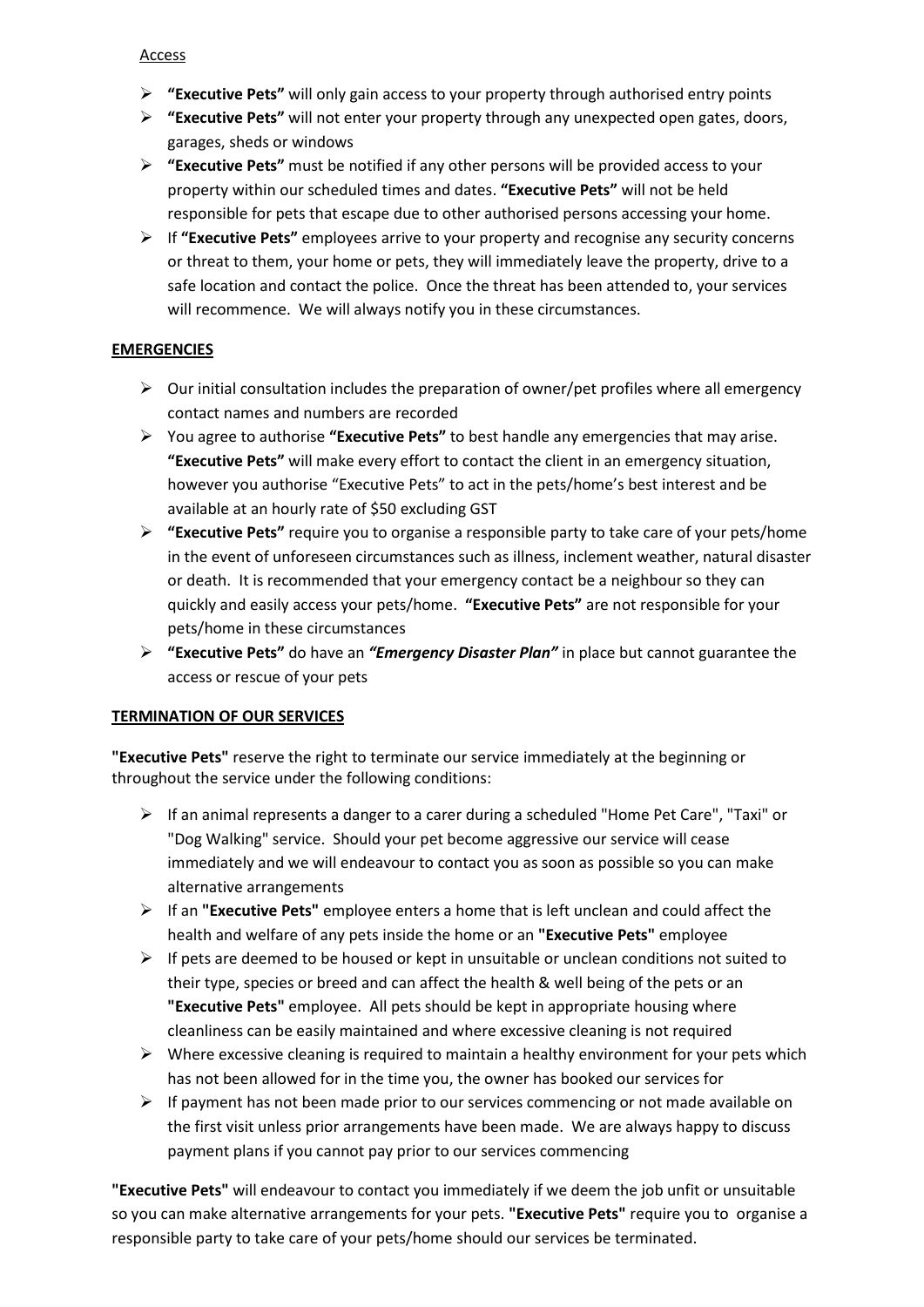#### **OFFICE HOURS**

- $\triangleright$  Our carers provide care from 6am till 8pm every day so the office is not always attended but please leave a message and we will endeavour to return your call between appointments
- $\triangleright$  Your pets' health and welfare are our main concern so please leave a message if we miss your call and we will get back to you between appointments.
- $\triangleright$  If you are calling after hours, please leave a detailed message and we will call you back during our business hours
- $\triangleright$  If you require emergency care, please leave a message and we will return your call a.s.a.p.

#### **VISITING AND WALKING TIMES**

- $\triangleright$  Our pet visiting and walking hours are conducted between 6am 8pm. (AEDT) and 7am – 7pm (AEST)
- $\triangleright$  After hours, public holidays and long weekends incur a surcharge of \$15 per visit
- $\triangleright$  We cannot guarantee time specific calls a 2 hour window of service is **targeted** i.e. 6am-8am, 8am-10pm, 10am-12pm, 12pm-2pm, 4pm-6pm and 6pm-8pm
- $\triangleright$  Visiting and walking times last for a minimum of time periods indicated in our price list

## **PAYMENT**

- $\triangleright$  Payment can be made by cash, cheque, direct deposit or money order (Paypal coming soon)
- $\triangleright$  All payments are required in advance or to be made available on the first visit in order for our services to commence
- $\triangleright$  In the event of any additional or unforseen visits or other costs i.e. vet fees, travelling, food or other supplies, full payment of these goods or services will be expected within 7 days of your return or an additional late fee of \$50 excluding GST will apply
- $\triangleright$  A \$50 administration fee in addition to any bank fees is charged on all returned cheques

#### CHEQUES/MONEY ORDERS & DIRECT DEPOSITS

- *Cheques & Money orders to be made payable to:* Raylene Cullen T/A Executive Pets 66 Sunset Drive West Albury NSW 2640 *Direct deposits can be made to:*
- Hume Building Society Account Name: Executive Pets Account number: 53705859 *or* 537058S9 (if you are a Hume client) (Please use your invoice number as reference for payments)

#### **BOOKINGS & ENQUIRIES**

**Phone:** 0432 030431 **E-mail:** [executivepets@optusnet.com.au](mailto:executivepets@optusnet.com.au) **Website:** [www.executivepets.com.au](http://www.executivepets.com.au/) to fill out an enquiry form

- $\triangleright$  Please leave a message if we do not answer your call. As your pets are our main priority, we do not answer mobile phones while servicing our clients' pets. We assure you that we will return your call in between appointments
- $\triangleright$  It is recommended bookings be made at least 1-2 weeks in advance or 4-6 weeks in peak periods i.e. Xmas/New Year, Easter and school holidays